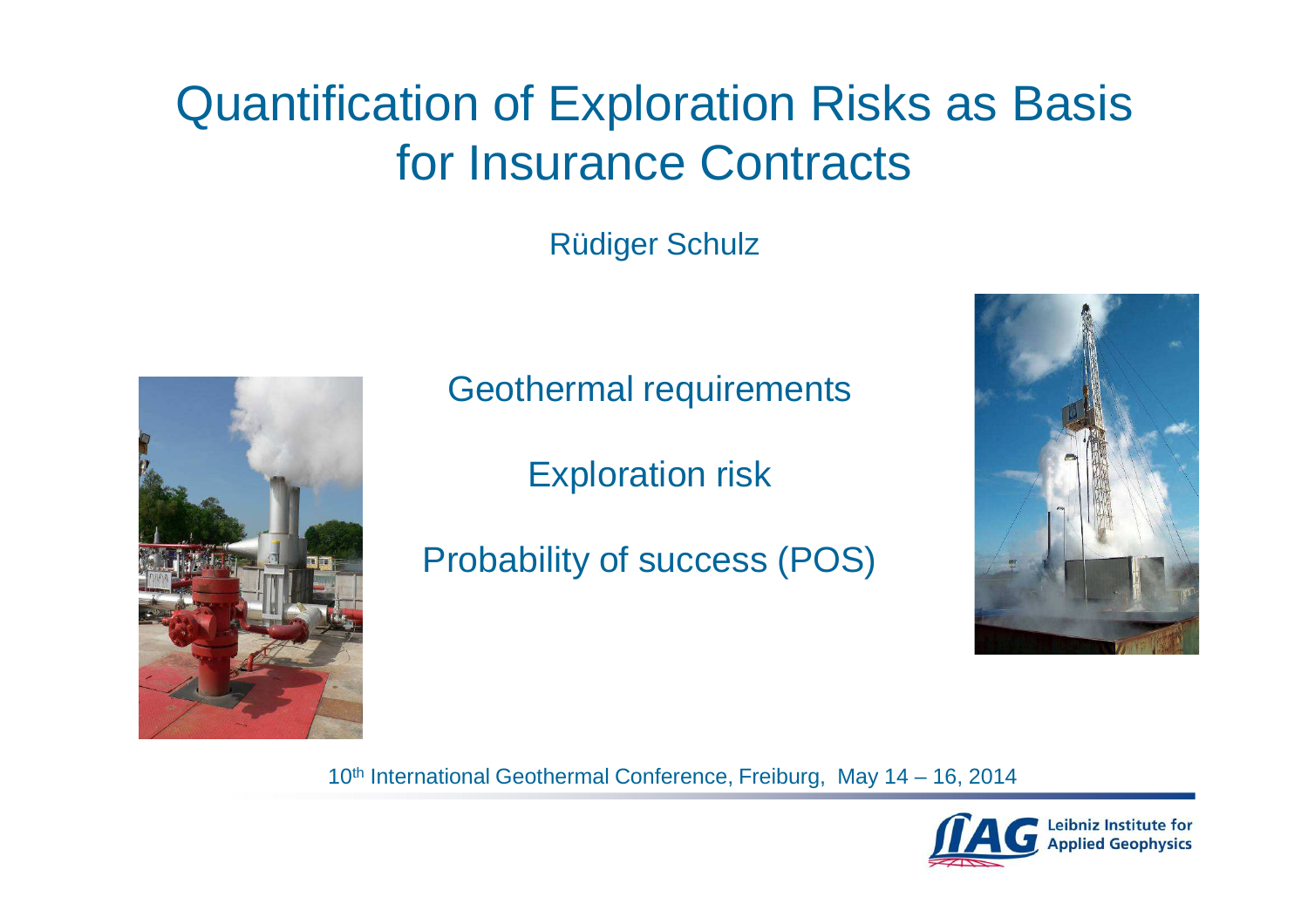| <b>Geothermal system</b>                                                                   | <b>Type of use</b>                              |
|--------------------------------------------------------------------------------------------|-------------------------------------------------|
| <b>Petrothermal systems</b><br>rock, magma                                                 | <b>Hot Dry Rock techniques</b>                  |
| Hydrothermal systems (>150 °C)<br>geopressured zones<br>steam systems<br>hot water systems | <b>Power generation</b>                         |
| Hydrogeothermal systems (<150 °C)<br>aquifers<br>thermal water                             | Power generation (>100 °C)<br><b>Direct use</b> |
| <b>Shallow systems</b><br>max. 25 °C, 400 m                                                | <b>Heat pumps</b>                               |

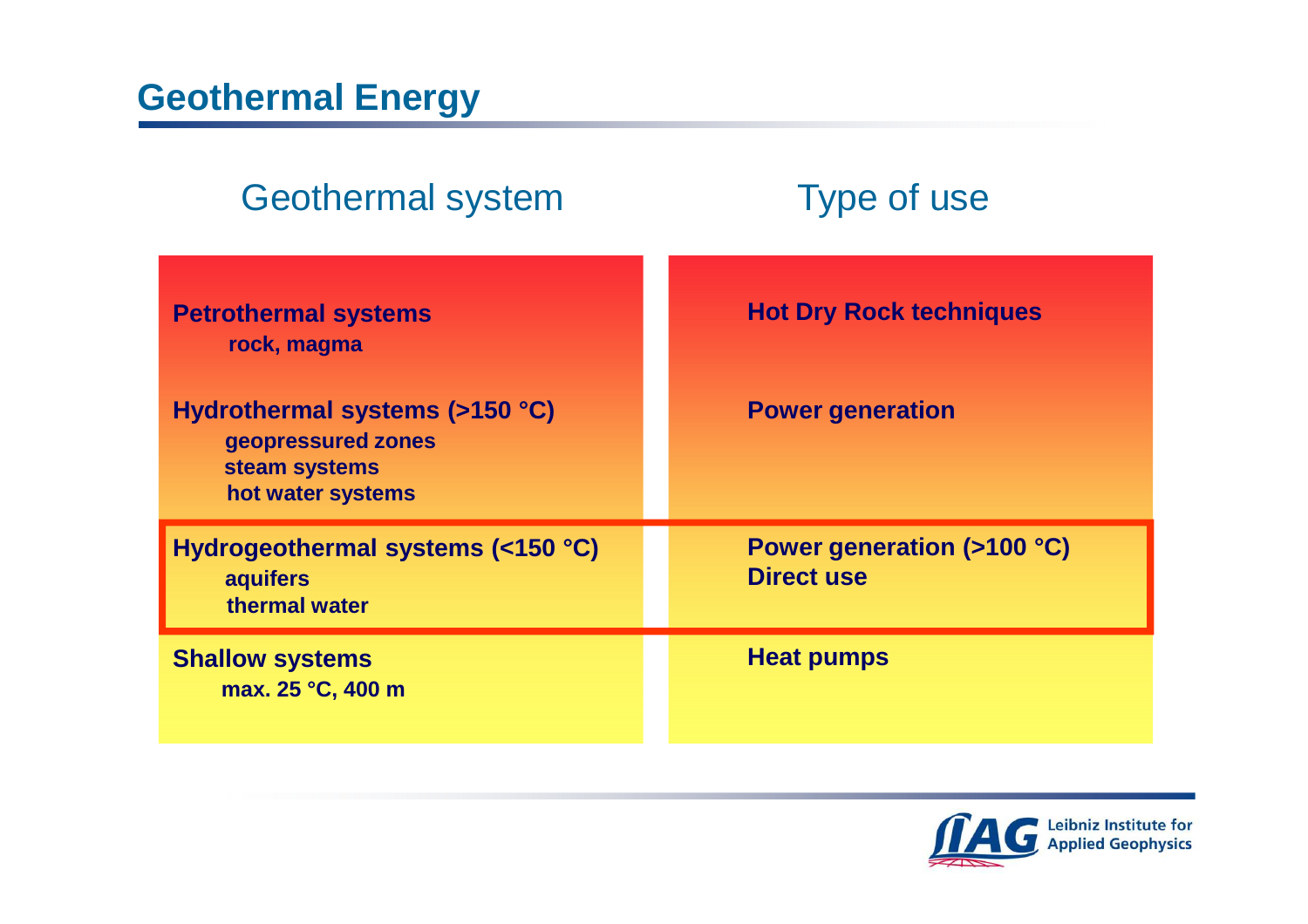# **Geothermal Heat Exploitation & Power Generation**





## **Aquifers**

## North German Basin

 Lias-Rhaetian aquifer complexMiddle Bunter SandstoneRotliegend Sandstone Lower Cretaceous SandstoneDogger SandstoneKeuper Sandstone

Upper Rhine GrabenUpper Muschelkalk Middle Bunter Sandstone

Molasse BasinUpper Jurassic (Malm)

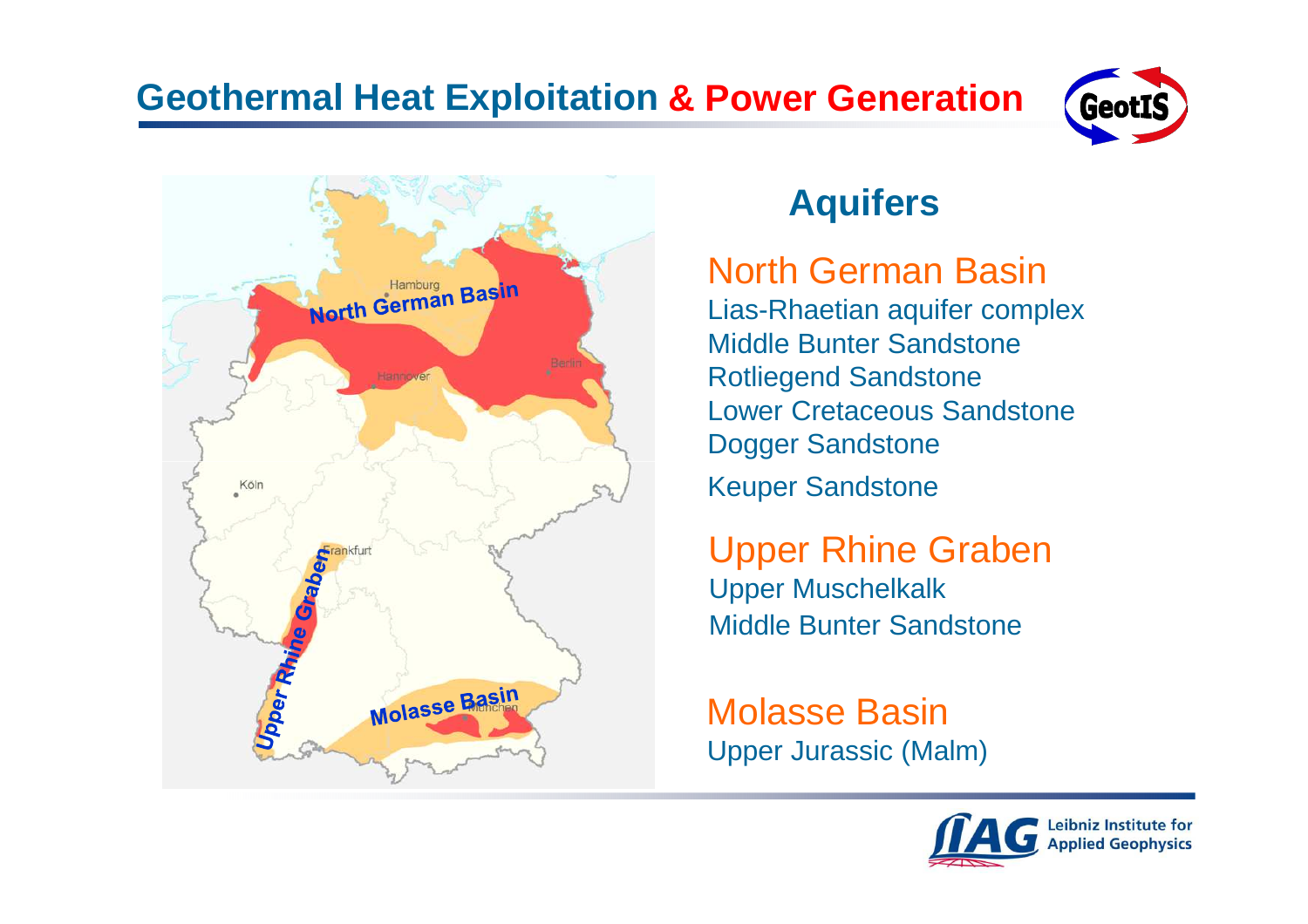#### **Direkt Use / Power Generation**



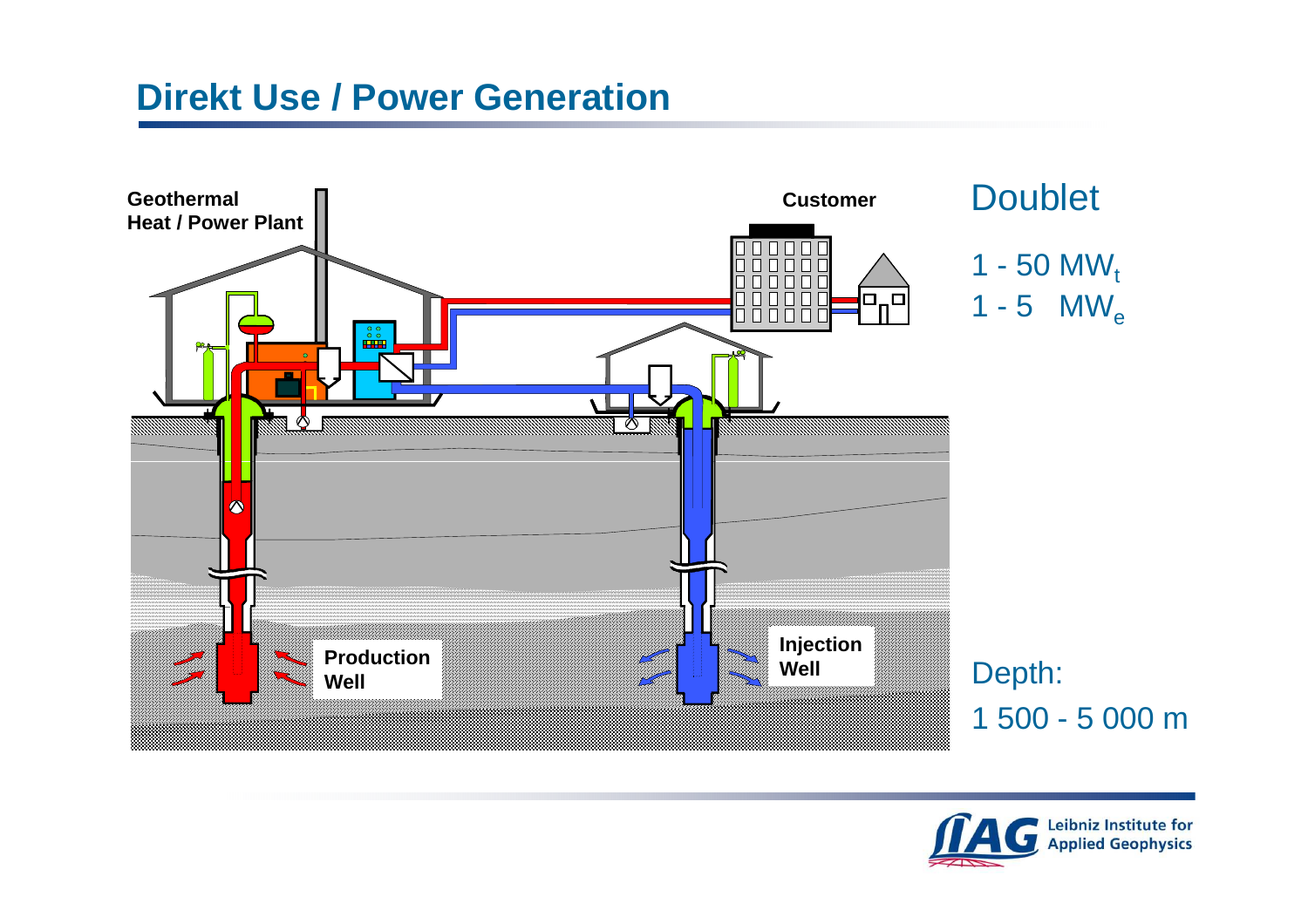## **Requirements on geothermal situation**

|                         | <b>Temperature</b> | <b>Production rate</b> |
|-------------------------|--------------------|------------------------|
| <b>Spa (singlet)</b>    | 30 °C              | $3$ $\sqrt{s}$         |
| <b>District heating</b> | 60 °C              | 30 l/s                 |
| better                  | 80 °C              | 60 l/s                 |
| <b>Power Generation</b> | 100 °C             | 80 l/s                 |
| better                  | >120 °C            | $> 120$ $\text{/s}$    |

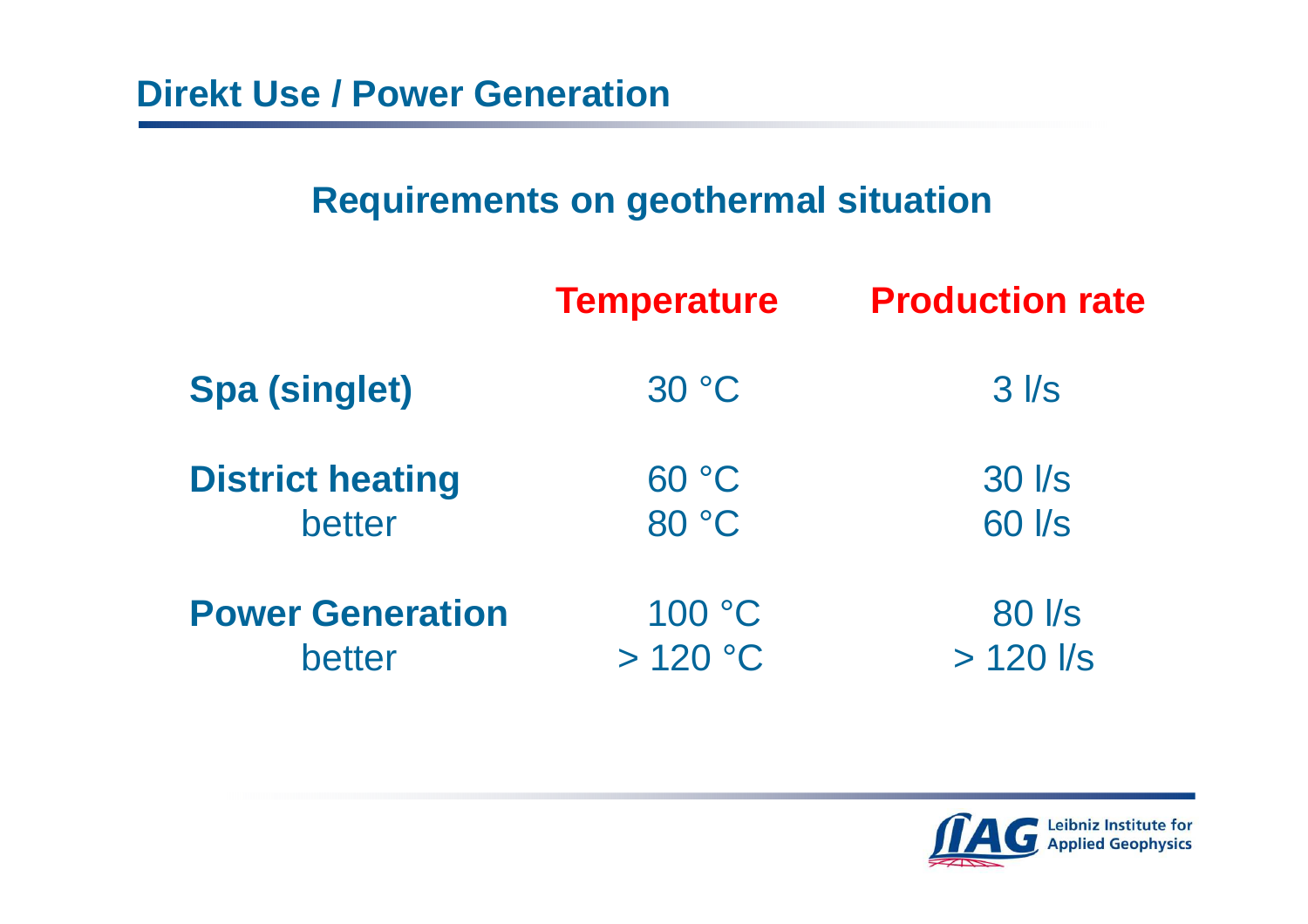**Exploration risk** concerning hydrogeothermal wells is the risk of not achieving a geothermal reservoir by one (or more)well(s) in sufficient **quantity** or **quality**.

The term **quantity** is defined by the (thermal) power.

**Power:**  $P = \rho_F c_F Q (T_i - T_o)$ 

**Quality** depends on the content of the fluid (total dissolved solids, gas, etc.).

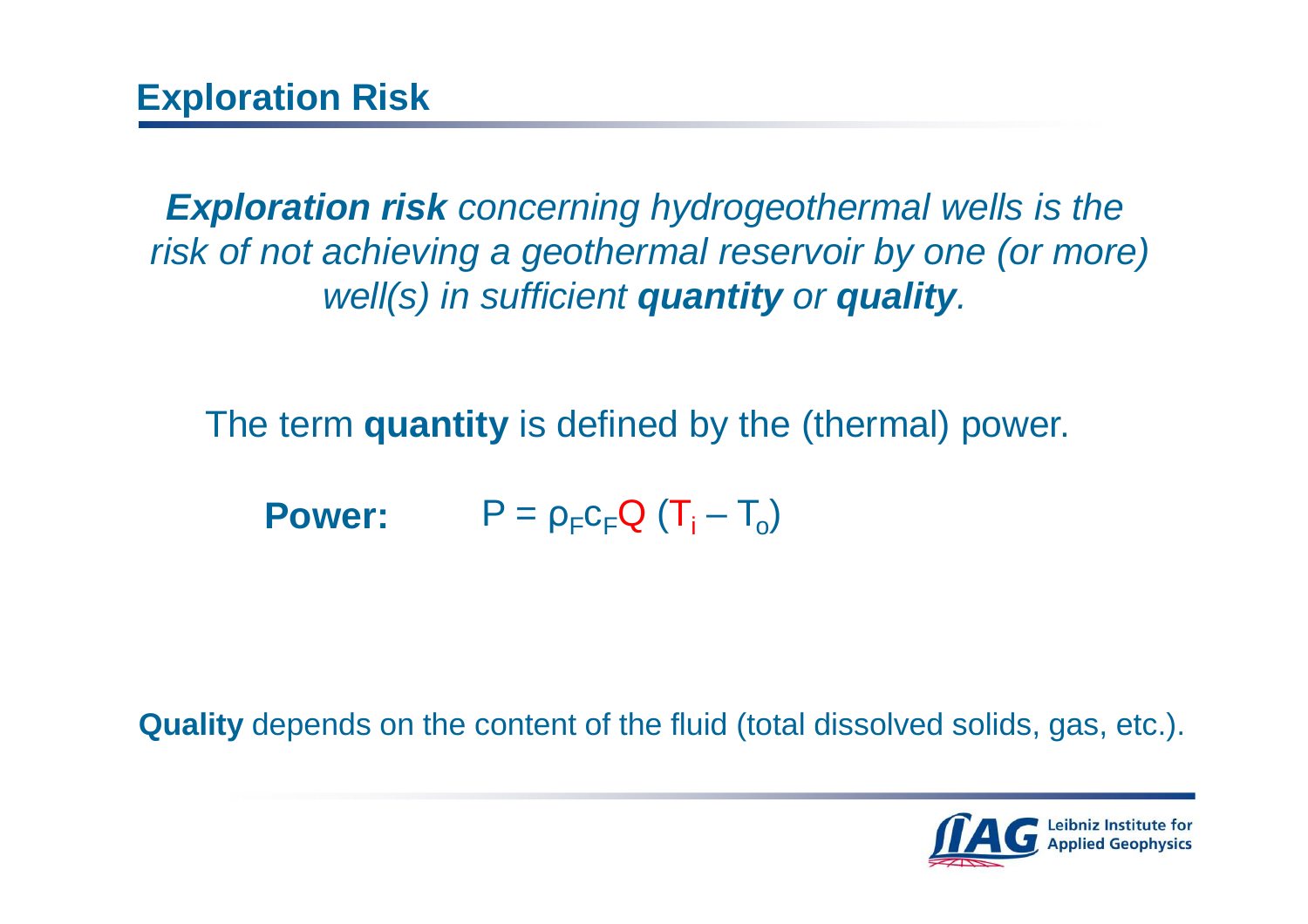Operation risk covers the change in input of geothermal energy during the geothermal utilization **(durability)**,

i. e. changes of quantity (production rate, temperature)and quality (content) of the fluid.

> **Energy:** $E = \rho_F c_F Q (T_i - T_o) \Delta t$

This can be caused by e. g.

- •corrosion or scaling in the technical part,
- $\bullet$ clogging or thermal breakthrough in the aquifer.

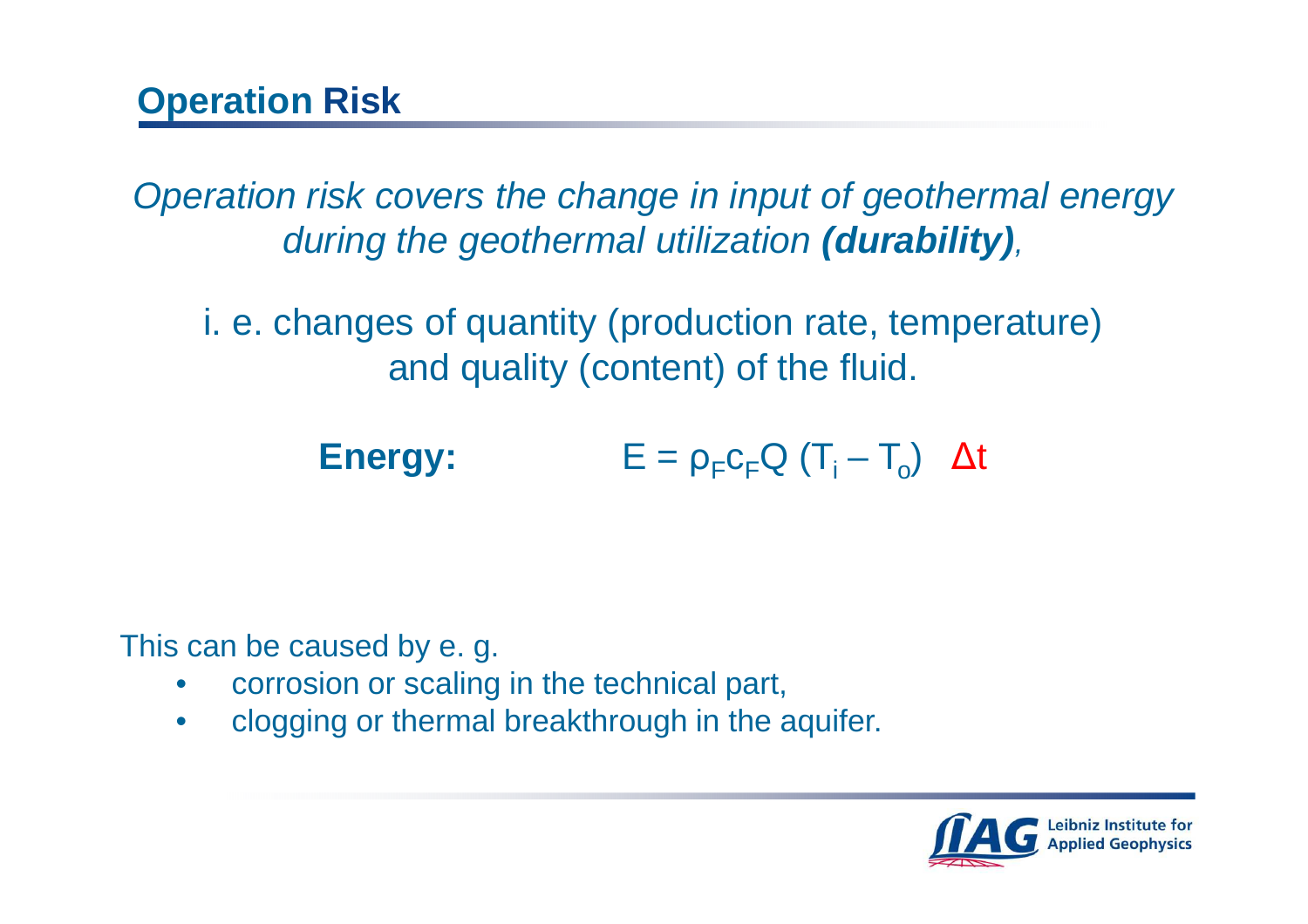**Type of aquifer:** porous, fractured, karst regional

**Depth / Structure:** reflection seismics local

**Temperature T:** depending on depthslocal

**Production rate Q** : depending on transmissivity regional

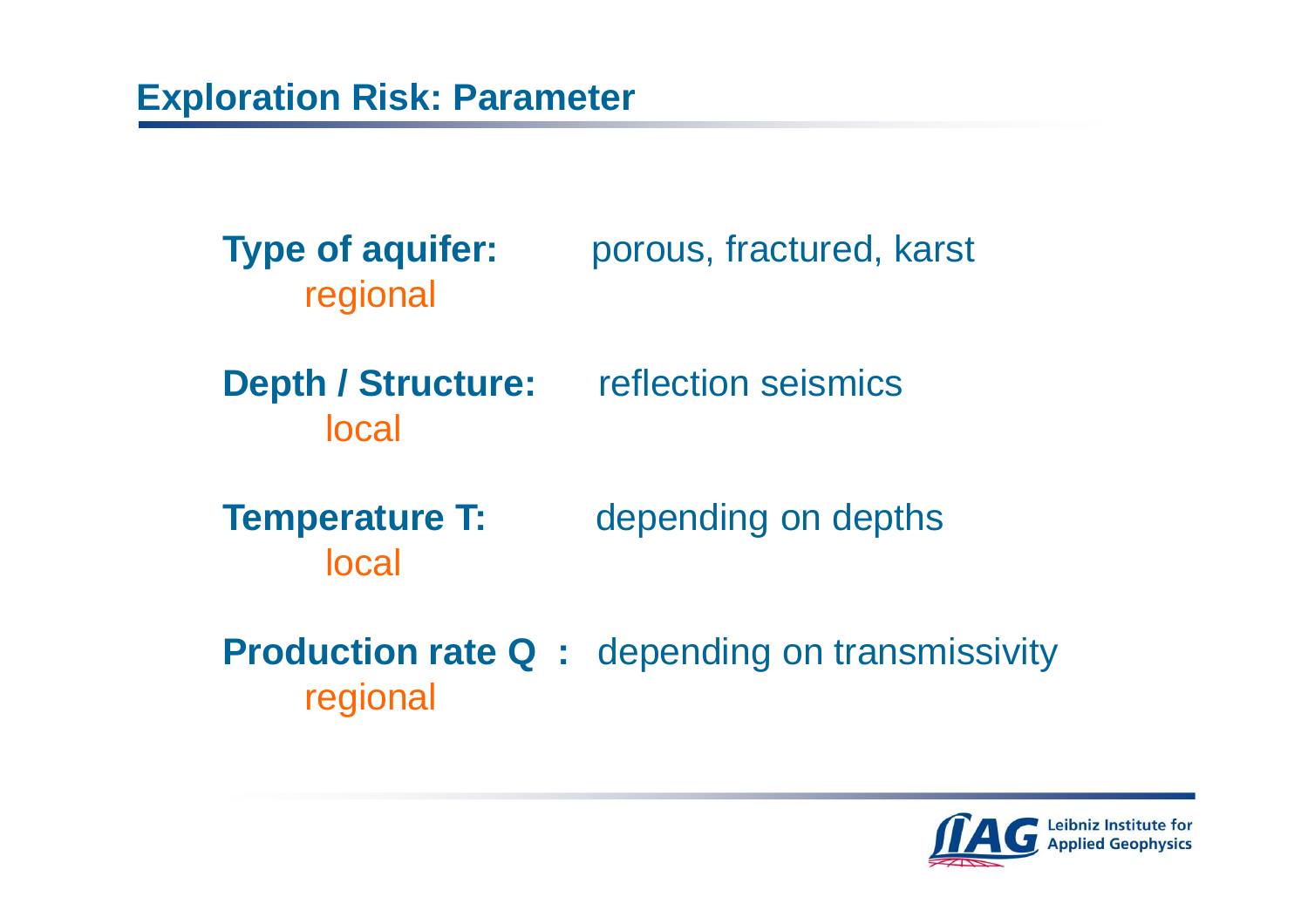### **Temperature Data**



- boreholes with $\bullet$ temperature data
- **n** investigation area



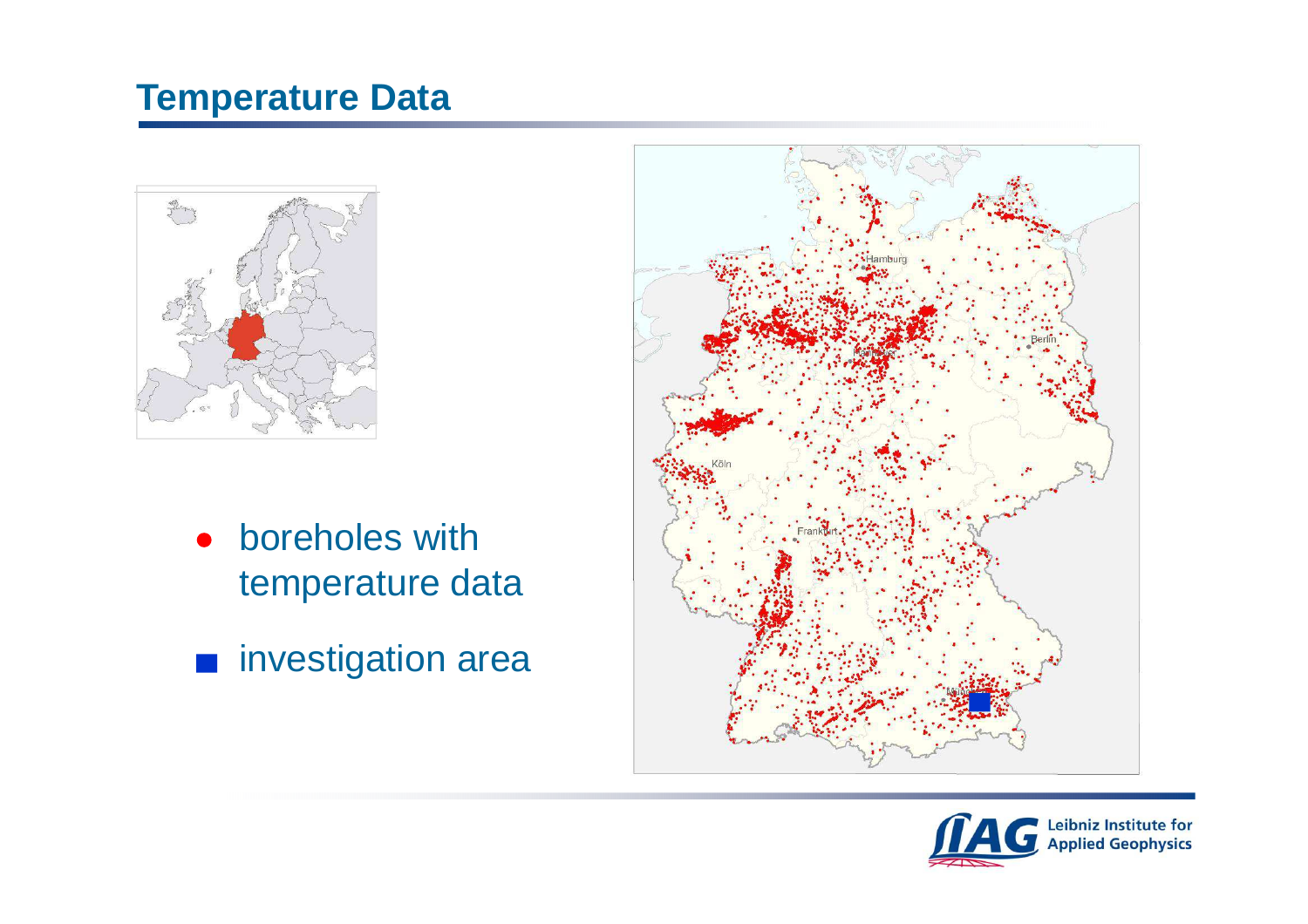#### **Temperature**



![](_page_9_Picture_2.jpeg)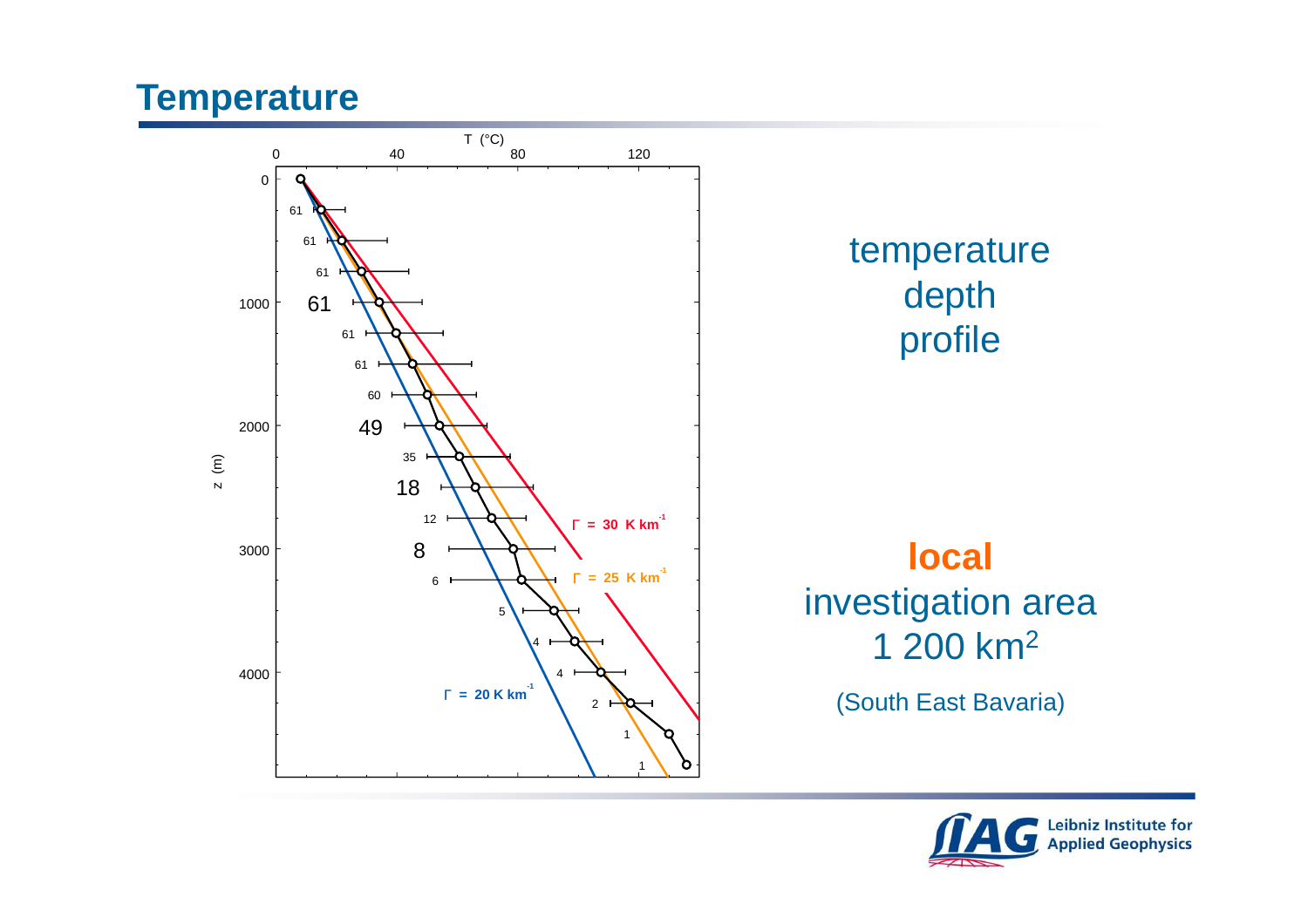#### **Temperature**

![](_page_10_Figure_1.jpeg)

![](_page_10_Figure_2.jpeg)

## **local**investigation area1 200 km2

boreholes with T - datatarget of the geothermal project

![](_page_10_Picture_5.jpeg)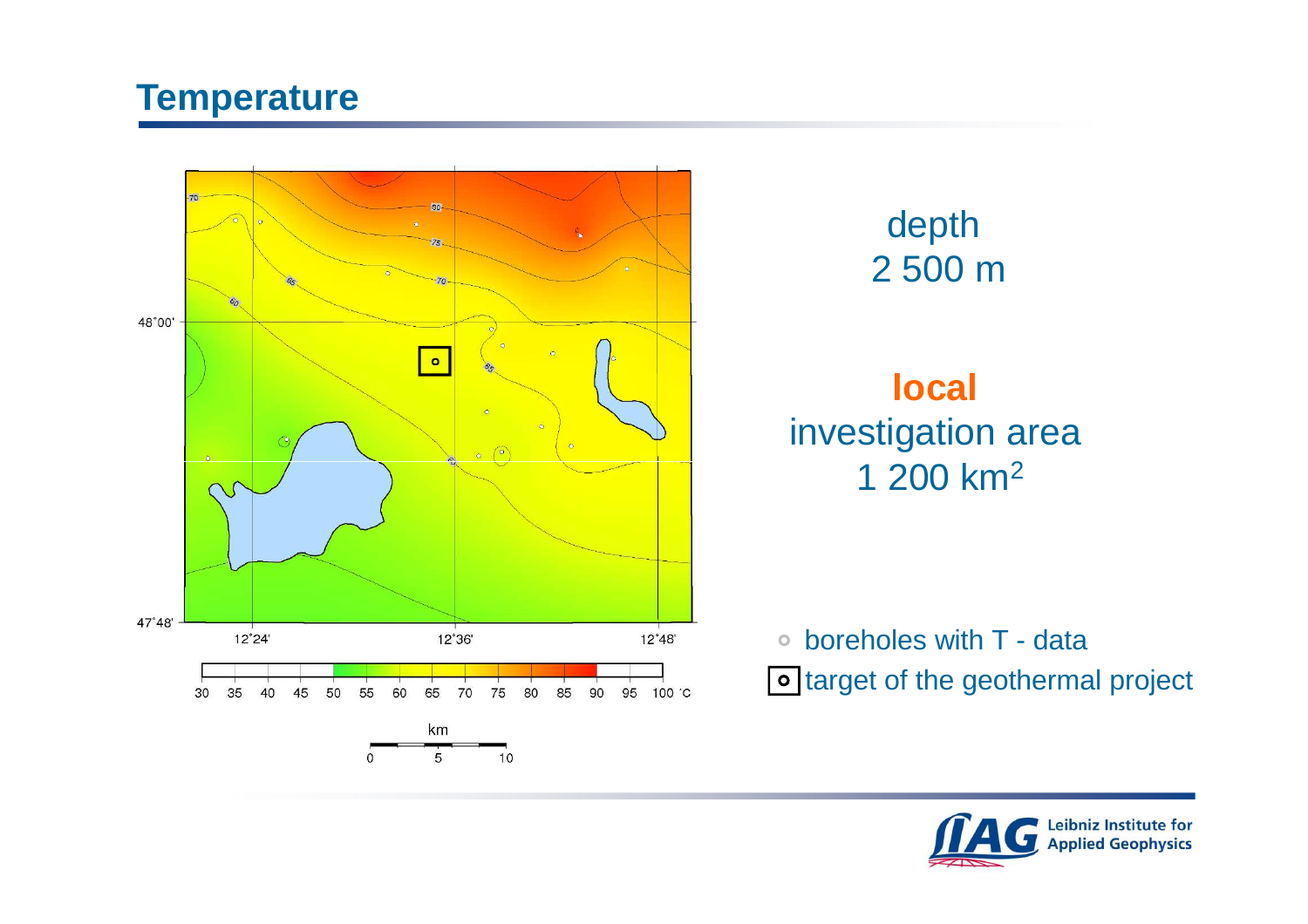#### **Temperature: POS**

![](_page_11_Figure_1.jpeg)

![](_page_11_Picture_2.jpeg)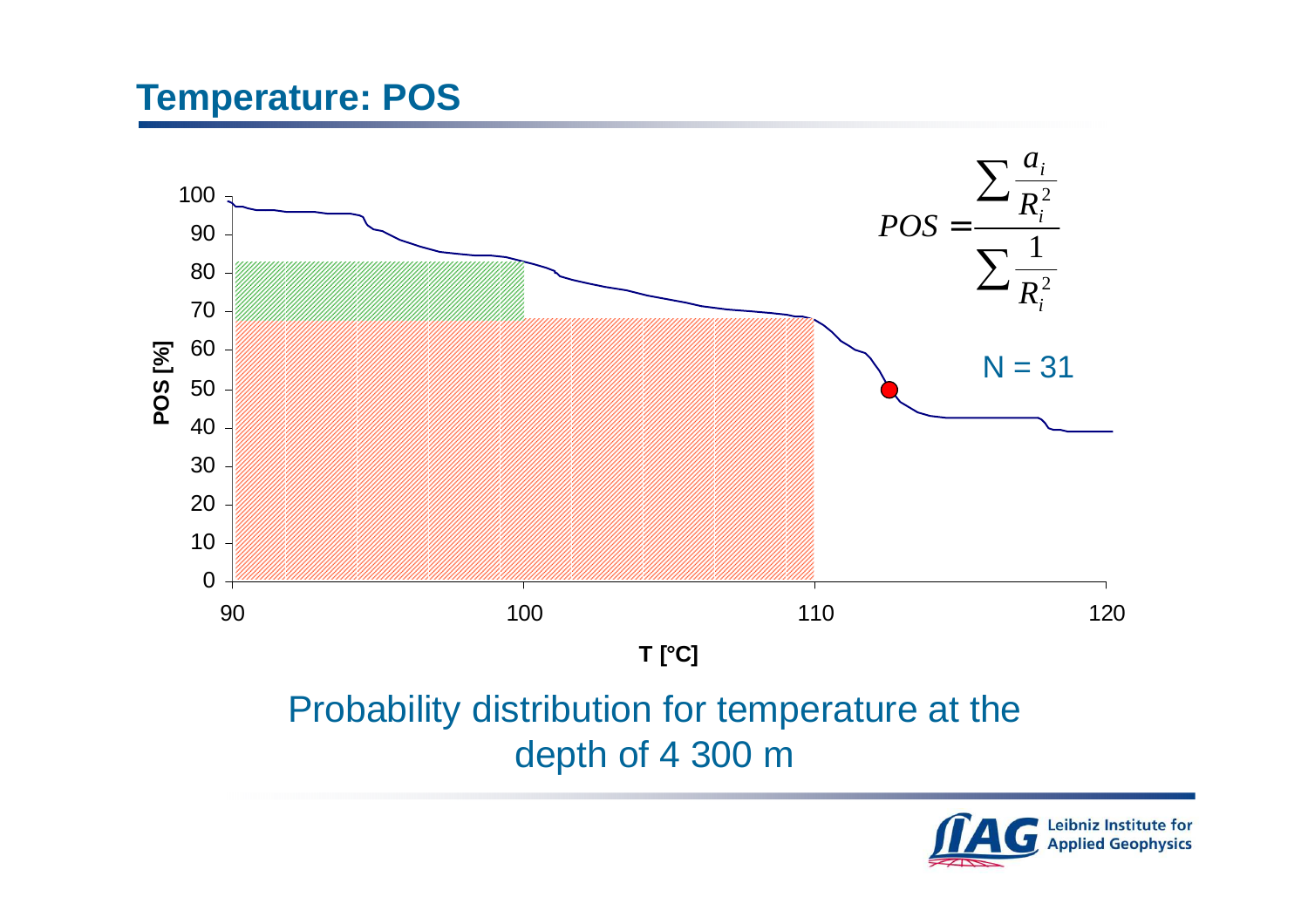## **Rock Permeability T/H**

![](_page_12_Figure_1.jpeg)

![](_page_12_Picture_2.jpeg)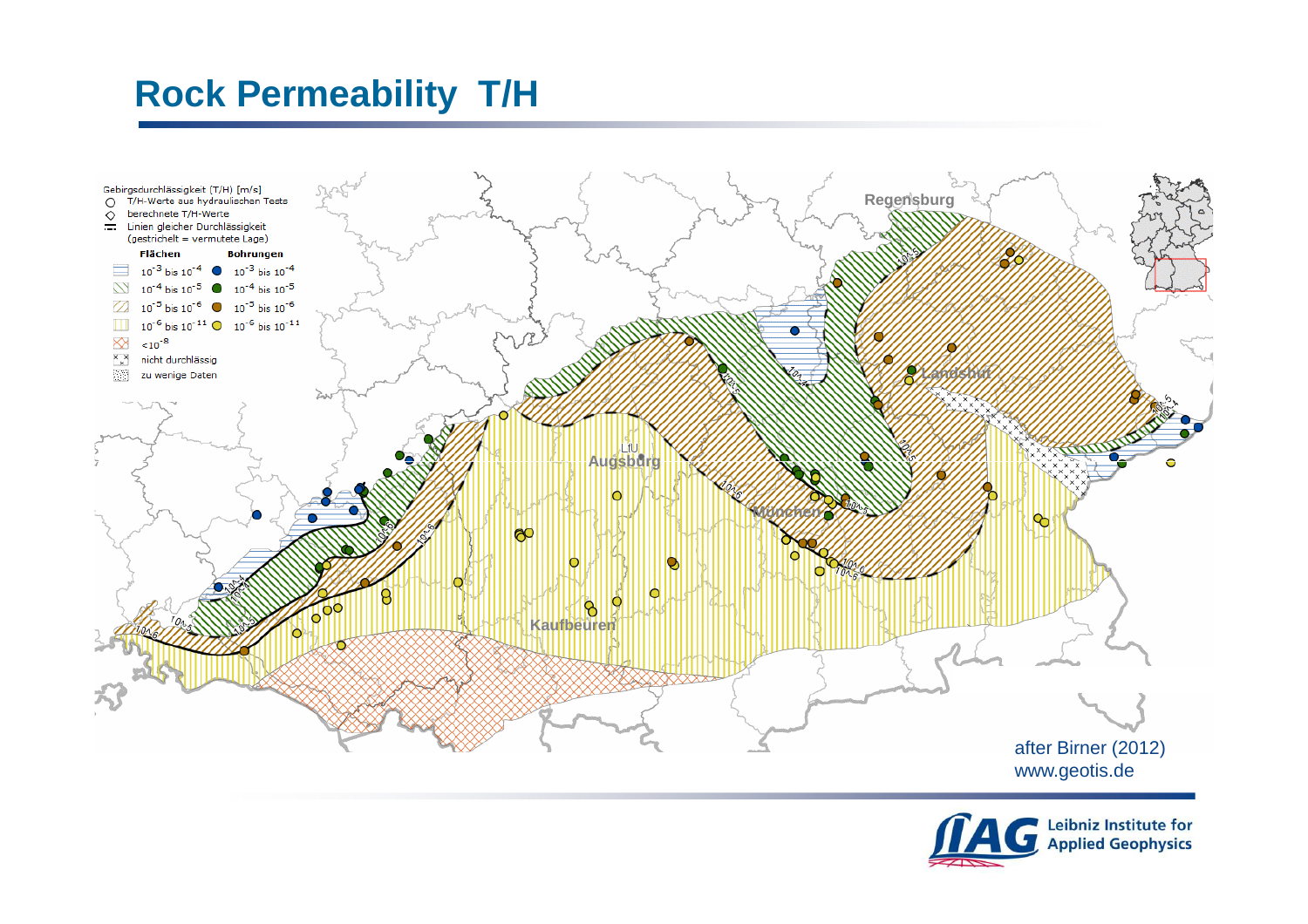#### **Production Rate: POS**

![](_page_13_Figure_1.jpeg)

![](_page_13_Picture_2.jpeg)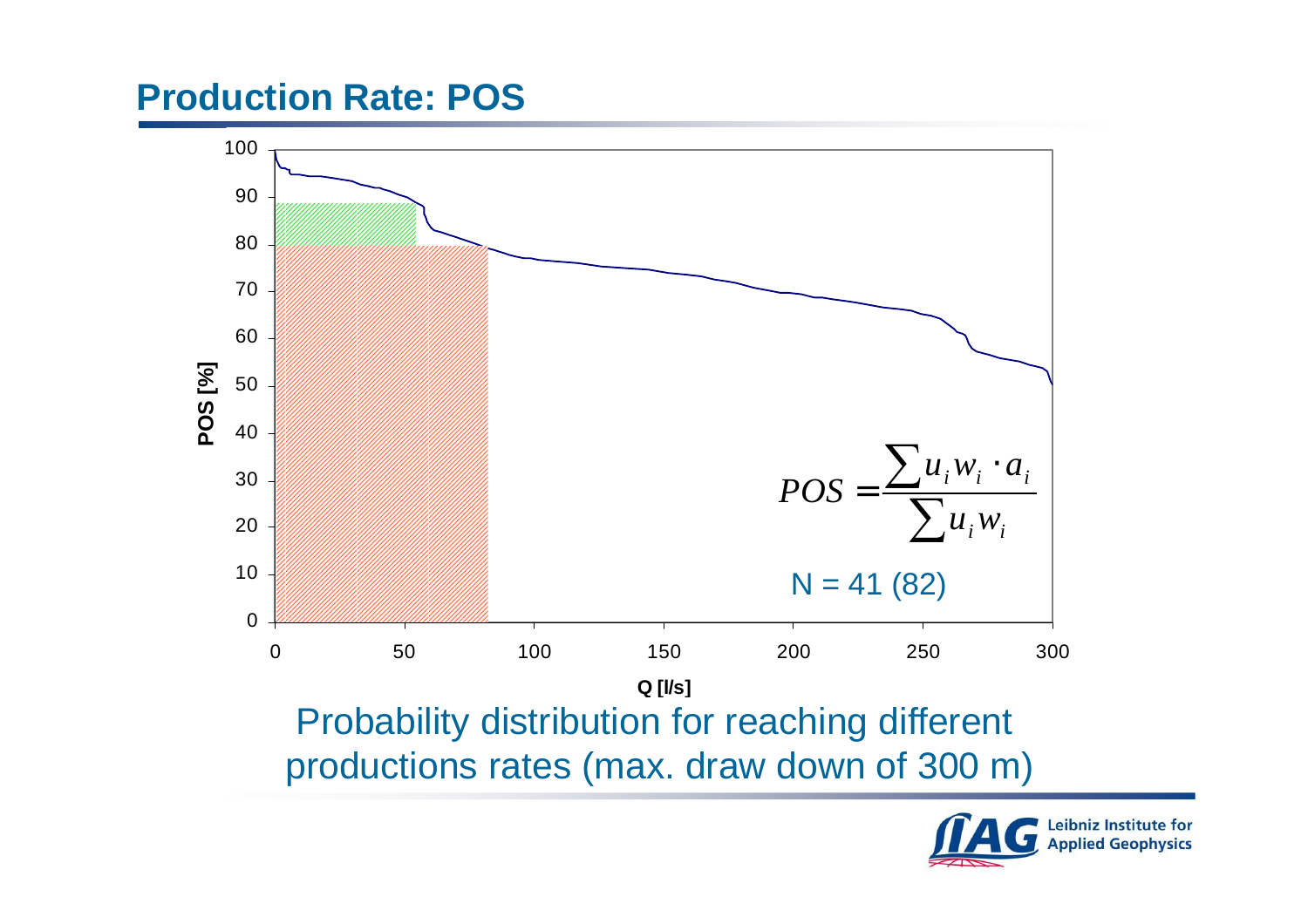## **Expert Reports**

![](_page_14_Figure_1.jpeg)

![](_page_14_Picture_2.jpeg)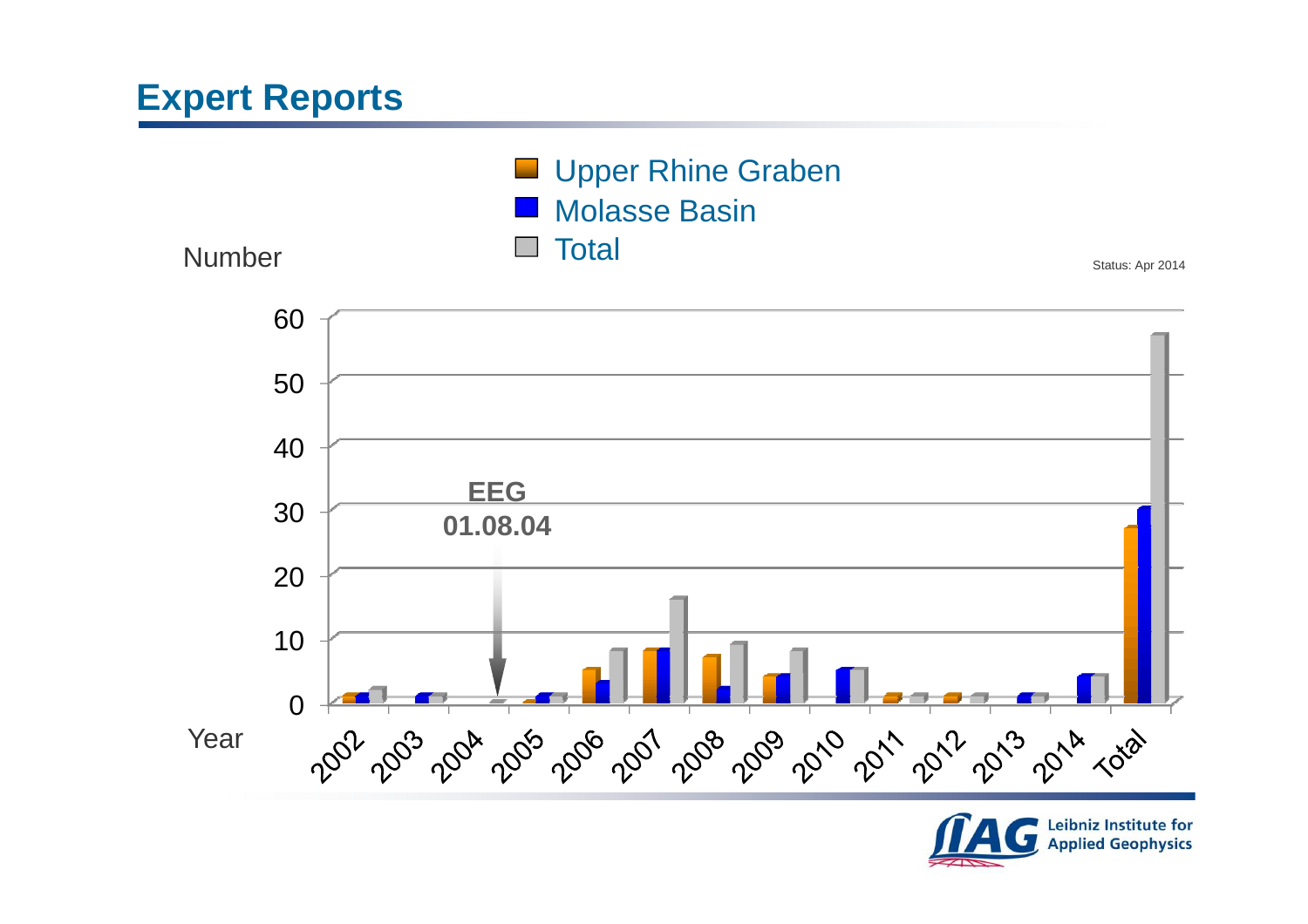#### **Insurability / Evaluation**

![](_page_15_Picture_1.jpeg)

#### POS for temperatures versus measured values

![](_page_15_Picture_3.jpeg)

**.**